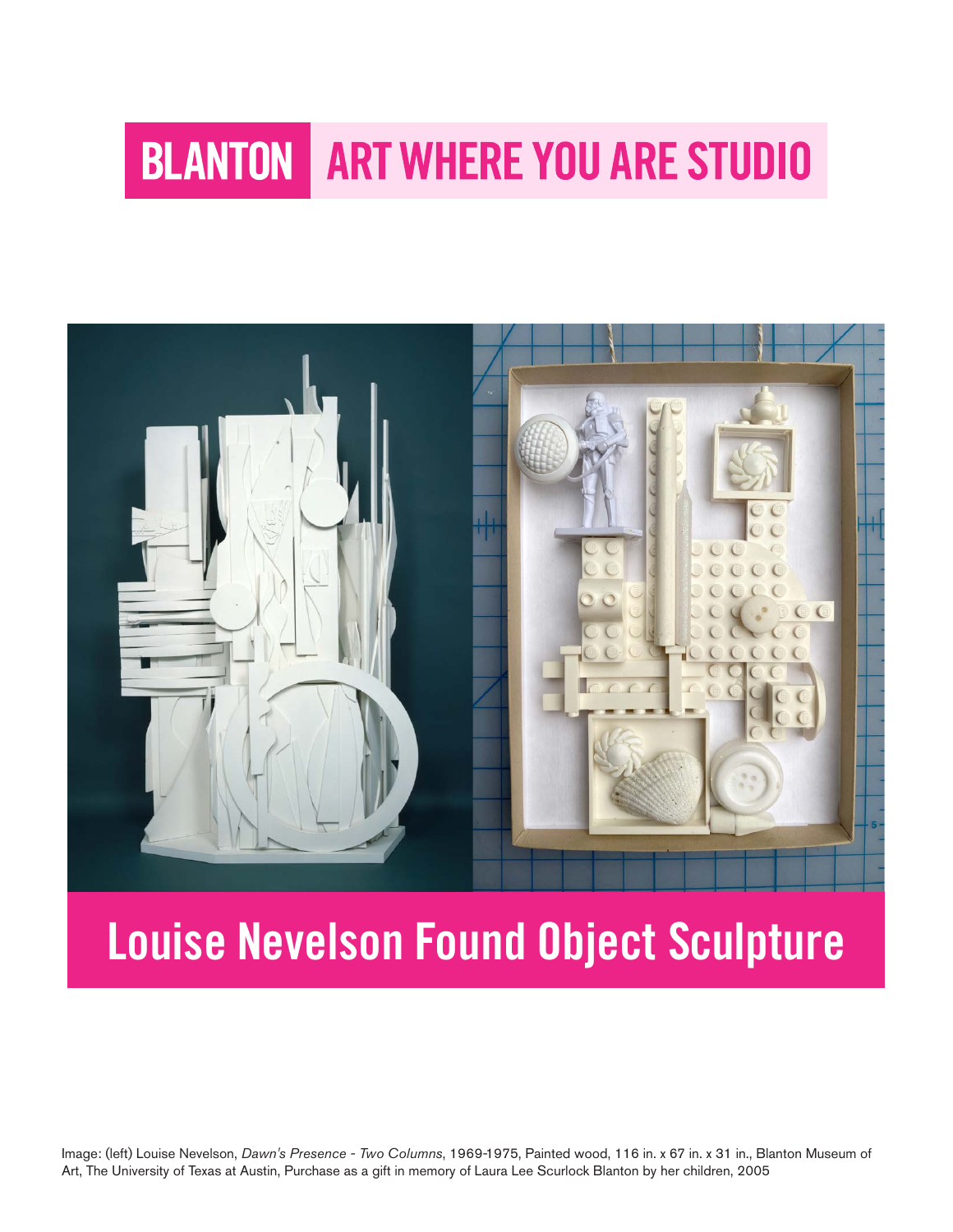### **BLANTON ART WHERE YOU ARE STUDIO**



## MATERIALS

- Cardboard (one flat piece or box lid)
- Glue  $\bullet$
- Scissors
- String or yarn  $\bullet$
- Tape
- Assortment of found or recycled objects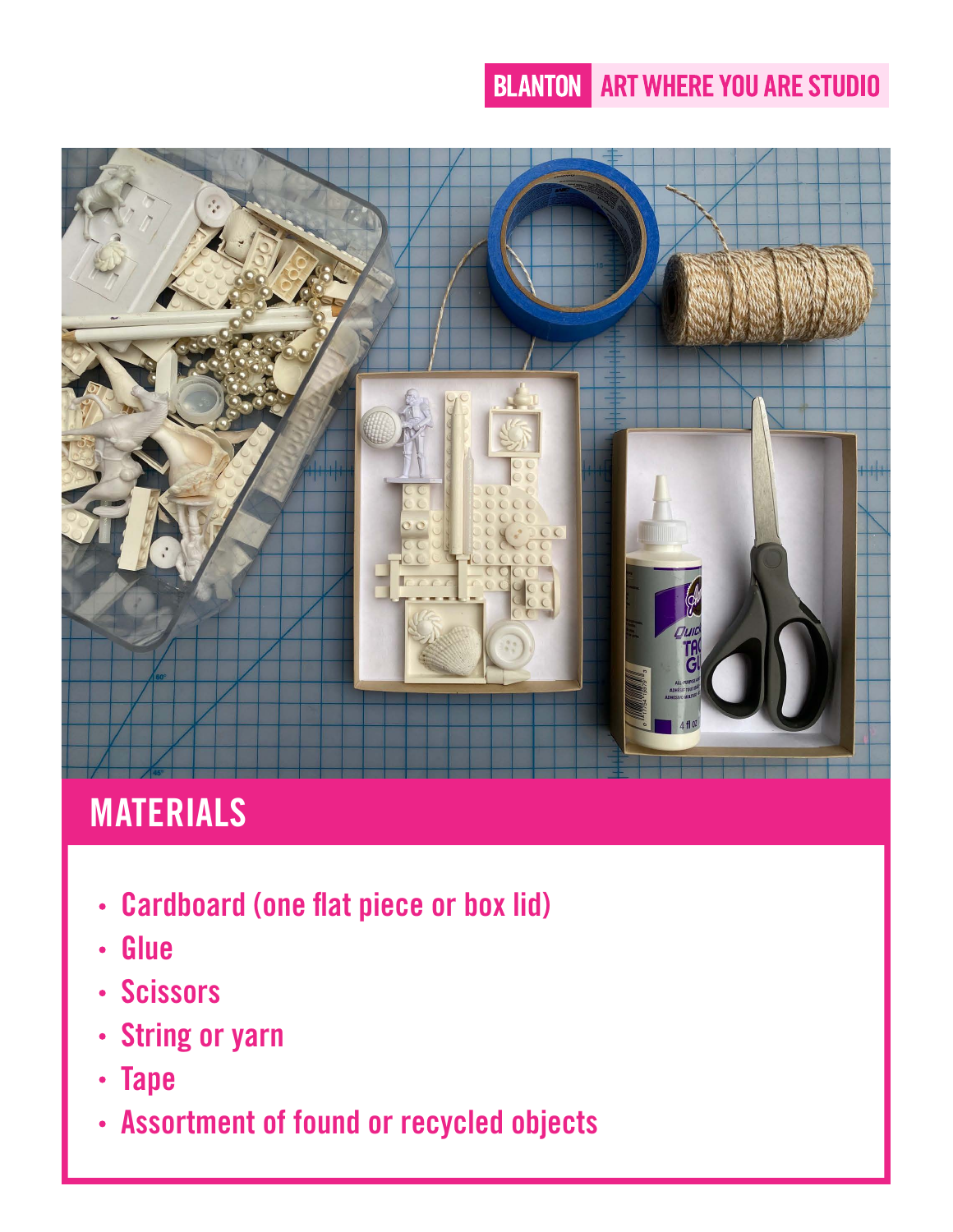## **INSTRUCTIONS**

#### Step 1: Scavenger hunt

Search your house for random odds and ends you could use for this project. Try to gather an assortment of shapes, sizes, and textures. This is a great opportunity to have kids help clean out the junk drawer or old toy bins. And don't forget to check the recycling!

**Tip!** Artist Louise Nevelson painted all the components in her sculpture a single color. We chose objects that were all white to simplify our process. You can use objects of any color or even paint them if you'd like!

#### Step 2: Arrange

Double check that all of your found objects are parent- and project-approved! Explore what's been collected, paying close attention to the sizes and shapes of the found objects. Select a few of the larger pieces to start arranging on your cardboard piece. Be creative as you layer and overlap the objects.

#### Step 3: Assemble

Once you're happy with your arrangement, begin gluing the objects onto the cardboard. Secure each piece and wait until the glue is completely dry before you move to the next step.

#### Step 4: Hang your masterpiece

When your piece is complete and the glue has fully dried, turn it over. Grab your string and cut a piece about 8" long. Make a U shape with the string and tape it to the back of the cardboard to hang and display the finished piece.

There you have it — your own Louise Nevelson-inspired work of art! What will you title your sculpture?

Share what you made and tag @blantonmuseum with #ArtWhereYouAre and visit **blantonmuseum.org/museumfromhome** for more resources.